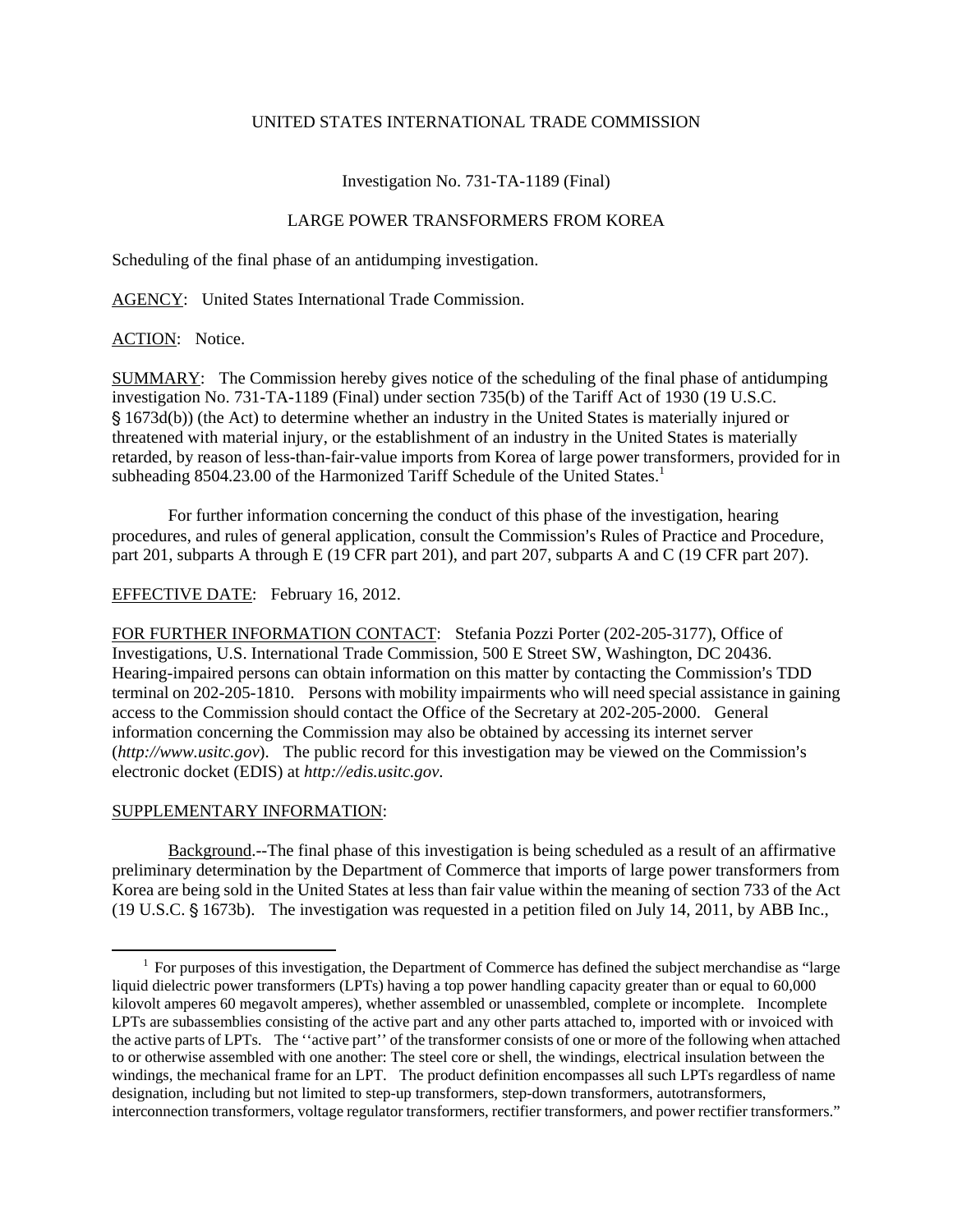Cary, NC; Delta Star Inc., Lynchburg, VA; and Pennsylvania Transformer Technology Inc., Cannonsburg, PA.

Participation in the investigation and public service list.--Persons, including industrial users of the subject merchandise and, if the merchandise is sold at the retail level, representative consumer organizations, wishing to participate in the final phase of this investigation as parties must file an entry of appearance with the Secretary to the Commission, as provided in section  $201.11$  of the Commission's rules, no later than 21 days prior to the hearing date specified in this notice. A party that filed a notice of appearance during the preliminary phase of the investigation need not file an additional notice of appearance during this final phase. The Secretary will maintain a public service list containing the names and addresses of all persons, or their representatives, who are parties to the investigation.

Limited disclosure of business proprietary information (BPI) under an administrative protective order (APO) and BPI service list.--Pursuant to section  $207.7(a)$  of the Commission's rules, the Secretary will make BPI gathered in the final phase of this investigation available to authorized applicants under the APO issued in the investigation, provided that the application is made no later than 21 days prior to the hearing date specified in this notice. Authorized applicants must represent interested parties, as defined by 19 U.S.C. § 1677(9), who are parties to the investigation. A party granted access to BPI in the preliminary phase of the investigation need not reapply for such access. A separate service list will be maintained by the Secretary for those parties authorized to receive BPI under the APO.

Staff report.--The prehearing staff report in the final phase of this investigation will be placed in the nonpublic record on June 20, 2012, and a public version will be issued thereafter, pursuant to section 207.22 of the Commission's rules.

Hearing.--The Commission will hold a hearing in connection with the final phase of this investigation beginning at 9:30 a.m. on July 10, 2012, at the U.S. International Trade Commission Building. Requests to appear at the hearing should be filed in writing with the Secretary to the Commission on or before July 3, 2012. A nonparty who has testimony that may aid the Commission's deliberations may request permission to present a short statement at the hearing. All parties and nonparties desiring to appear at the hearing and make oral presentations should attend a prehearing conference to be held at 9:30 a.m. on July 6, 2012, at the U.S. International Trade Commission Building. Oral testimony and written materials to be submitted at the public hearing are governed by sections 201.6(b)(2), 201.13(f), and 207.24 of the Commission's rules. Parties must submit any request to present a portion of their hearing testimony in camera no later than 7 business days prior to the date of the hearing.